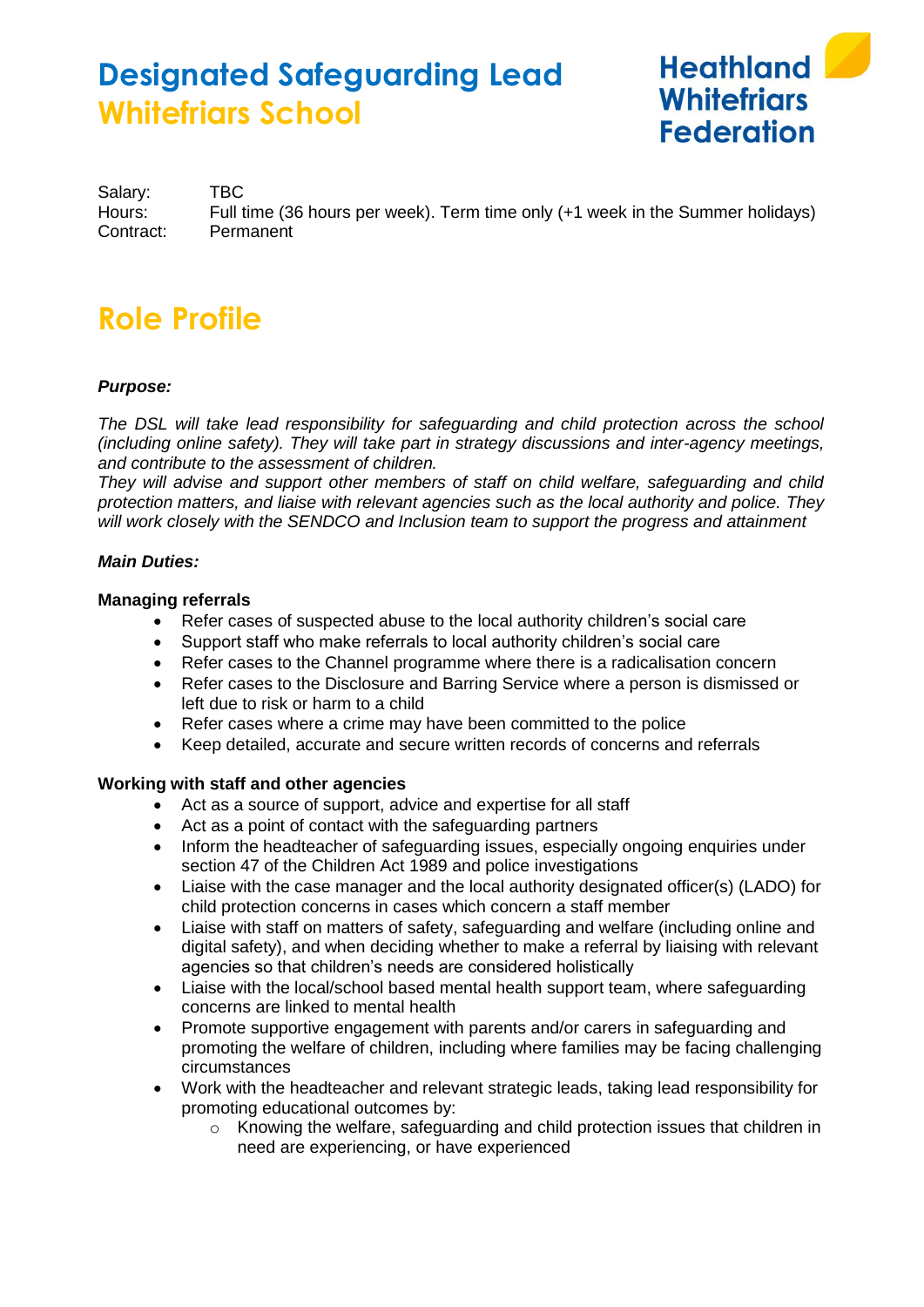

- o Identifying the impact that these issues might be having on children's attendance, engagement and achievement at school *The above includes:*
- $\circ$  Ensuring the school knows which children have or have had a social worker. understanding their academic progress and attainment, and maintaining a culture of high aspirations for this cohort
- o Supporting teaching staff to provide additional academic support or reasonable adjustments to help these children reach their potential

# **Providing support to staff**

- Support and advise staff and help them feel confident on welfare, safeguarding and child protection matters
- Support staff during the referrals process
- Support staff to consider how safeguarding, welfare and educational outcomes are linked, including to inform the provision of academic and pastoral support

### **Training**

- Undergo training to develop and maintain the knowledge and skills required to carry out the role
- Undergo training (at least every 2 years) to gain the knowledge and skills required to carry out the role and meet the expectations set out in KCSIE, including those outlined in the 'Training, knowledge and skills' section of annex C
- Refresh knowledge and skills at regular intervals and at least annually

*Undergo Prevent training and be able to:* 

- Support the school or college in meeting the requirements of the Prevent duty<br>• Provide advice and support to staff on protecting children from the risk of
- Provide advice and support to staff on protecting children from the risk of radicalisation

*Undergo training on female genital mutilation (FGM) and be able to:*

- Provide advice and support to staff on protecting and identifying children at risk of FGM
- Report known cases of FGM to the police, and help others to do so
- Refresh knowledge and skills at least annually so remain up to date with any developments relevant to the role
- Obtain access to relevant resources

# **Managing the child protection files**

- Ensure child protection files are kept up to date
- Keep information confidential and store it securely
- Make sure records include: a clear and comprehensive summary of the concern; details of how the concern was followed up and resolved; and a note of any action taken, decisions reached and the outcome
- Ensure files are only accessed by those who need to see them, and that where a file or content within it is shared, this happens in line with information sharing advice as set out in Keeping Children Safe in Education (KCSIE)
- Where children leave the school (including in year transfers):
- Ensure their child protection file is securely transferred to the new school as soon as possible, separately from the main pupil file, with a receipt of confirmation, and within the specified time set out in KCSIE
- Consider whether it would be appropriate to share any additional information with the new school before the child leaves, to help them put appropriate support in place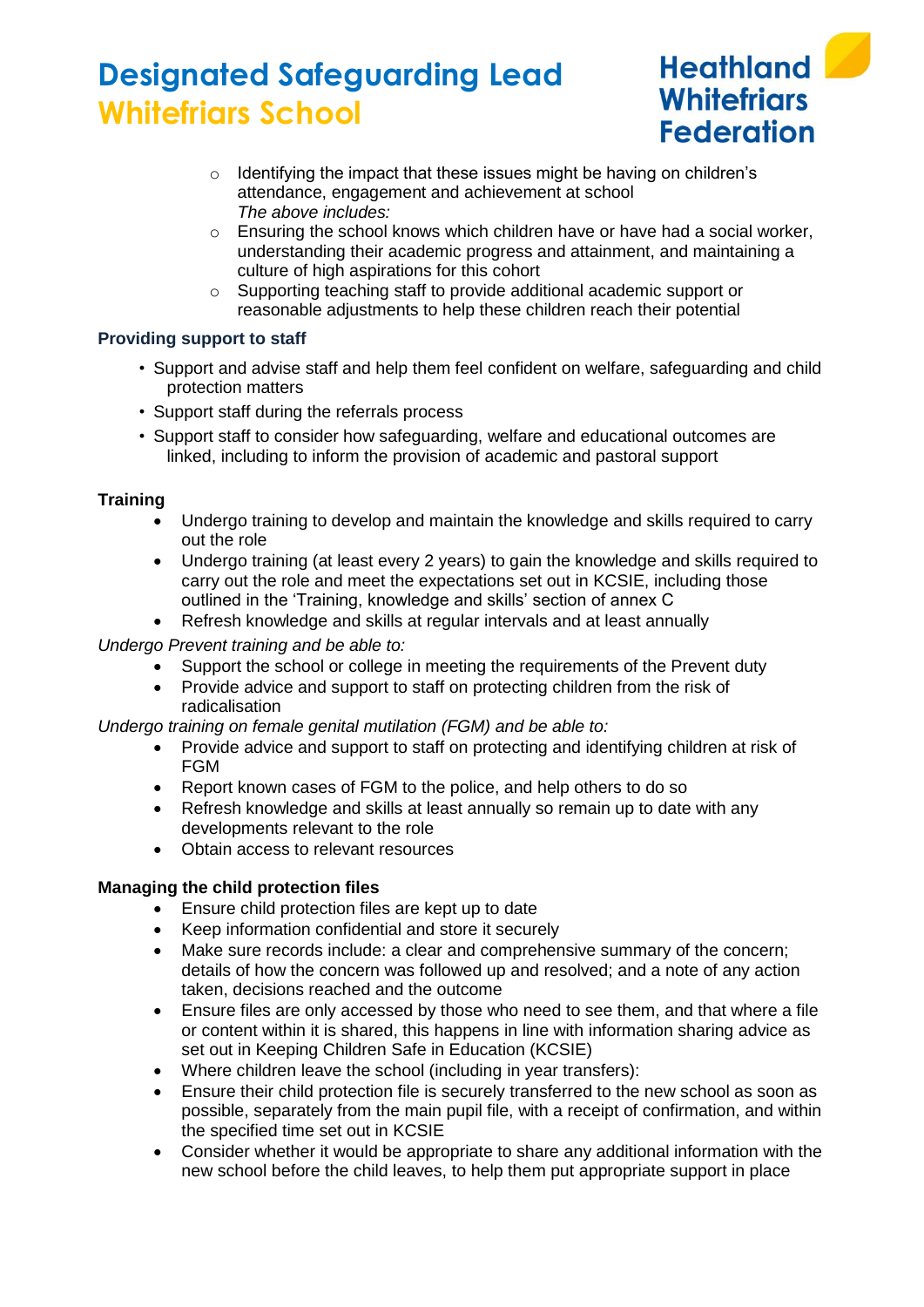

#### **Raise awareness**

- Ensure each member of staff has access to, and understands, the school's child protection policy and procedures, especially new and part-time staff
- Work with the governing board to ensure the child protection policy is reviewed annually (as a minimum) and the procedures and implementation are updated and reviewed regularly
- Ensure the child protection policy is available publicly and parents are aware that referrals about suspected abuse or neglect may be made and the role of the school in this
- Link with the safeguarding partner arrangements to make sure staff are aware of any training opportunities and the latest local policies on local safeguarding arrangements
- Help promote educational outcomes by sharing information with teachers and school leadership staff about the welfare, safeguarding and child protection issues that children who have or have had a social worker are experiencing

### **Holding and sharing information**

- Understand the importance of information sharing, both within the school, with other schools and colleges on transfer, and with the safeguarding partners, other agencies, organisations and practitioners
- Understand relevant data protection legislation and regulations, especially the Data Protection Act 2018 and the UK General Data Protection Regulation (UK GDPR)
- Keep detailed, accurate, secure written records of concerns and referrals

#### **Understanding the views of children**

- Encourage a culture of listening to children and taking account of their wishes and feelings, among all staff, and in any measures the school may put in place to protect them
- Understand the difficulties that children may have in approaching staff about their circumstances and consider how to build trusted relationships which facilitate communication

### **Attendance:**

- Oversee daily attendance
- Meet weekly with the Attendance Officer to analyse figures and plan necessary follow up actions as required
- Meet with parents who are causing a concern to offer support
- Liaise with LA Attendance Officer/Court Officer and attend meetings as required
- Liaise with school office team in regard to decisions concerning requests for absence/early collection
- Oversee Leave of Absence forms
- Implement strategies to improve Attendance/Punctuality
- Analyse whole school attendance and report to SLT and Directors on a regular basis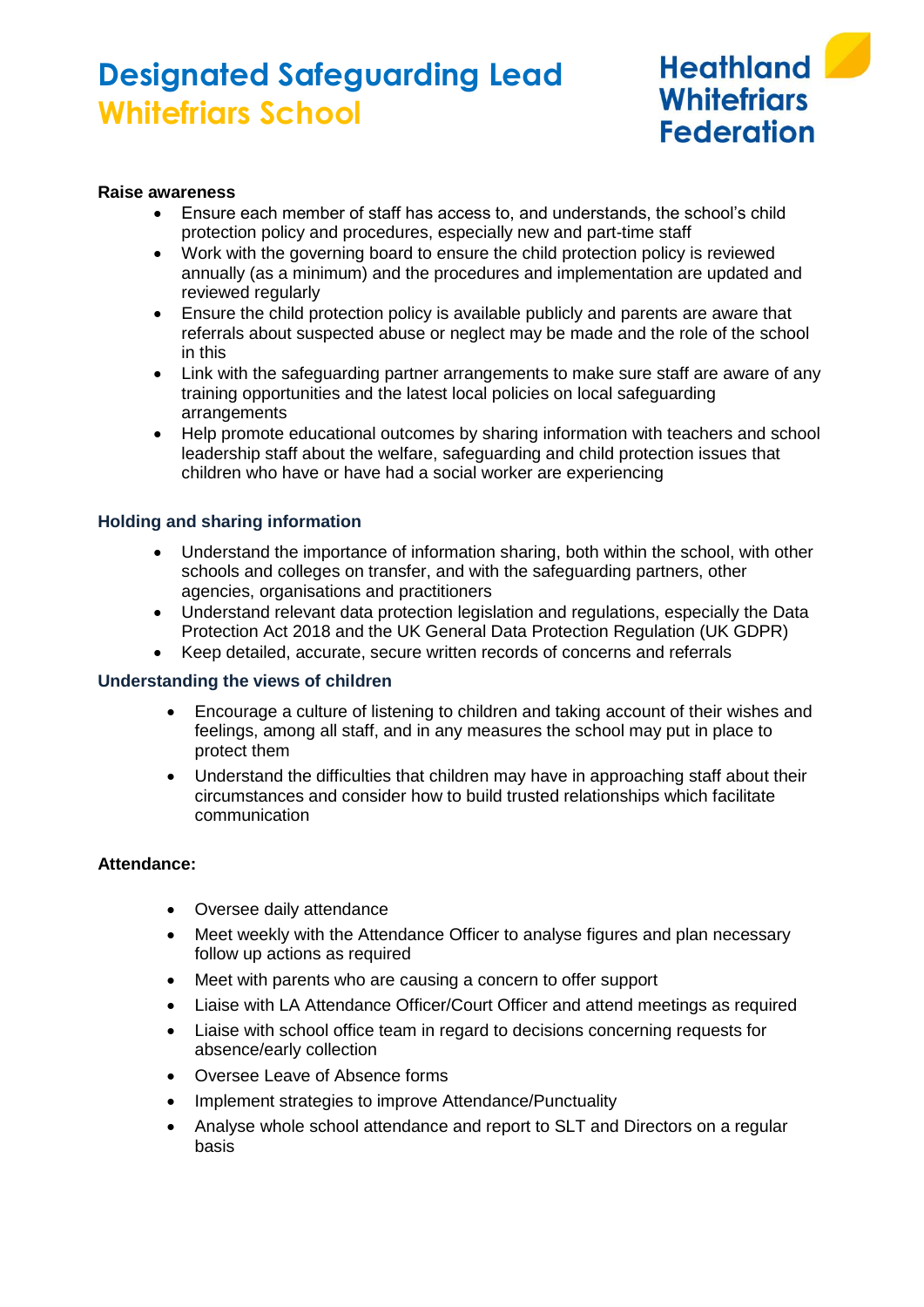

# **Welfare:**

- Line manage the welfare team
- Manage welfare procedures and ensure effective communication with all staff to share policies and procedures
- Ensure correct record keeping/medication storage
- Speak/meet/liaise with School Nurse/GPs/Hospitals/Parents

### **Other areas of responsibility**

- Where children leave the school, securely transfer their child protection file to their new school as soon as possible, separately from the main pupil file
- Undertake safer recruitment training and support the school to follow best practice
- Monitor the single central record and ensure it complies with all relevant legislation
- Provide safeguarding reports to the governing board
- Model best practice and uphold the principles of confidentiality and data protection at all times

### **Key Accountabilities**

The postholder is line managed by the Headteacher

Please note that the above is illustrative of the general nature and level of responsibility of the work to be undertaken, commensurate with the grade. It is not a comprehensive list of all tasks that the post holder will carry out. This job description may be amended at any time in consultation with the post holder.

*The Trust is committed to safeguarding and promoting the welfare of children and young people and expects all staff and volunteers to share this commitment*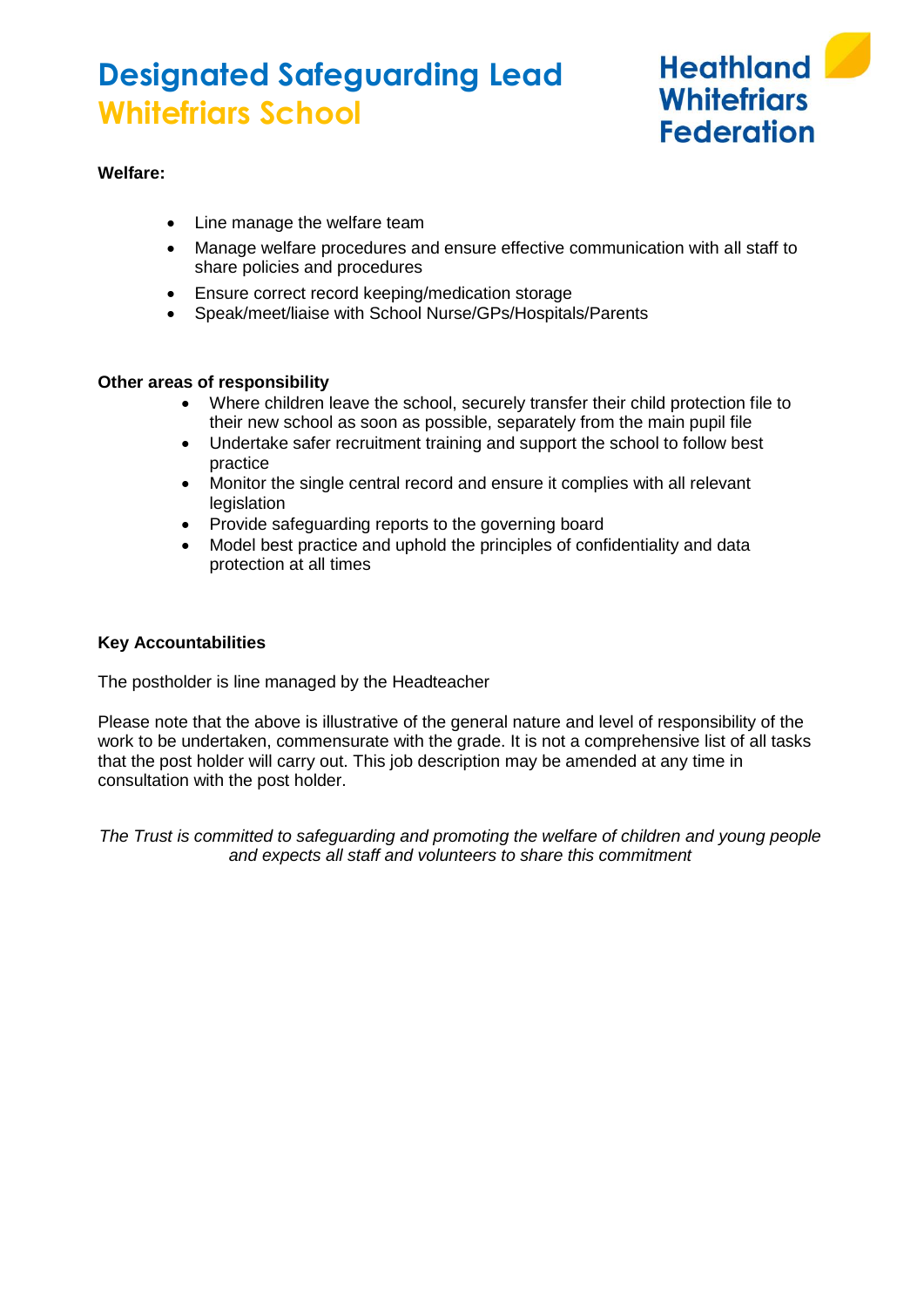

# **Person Specification**

# **1. Educational Achievements, Qualifications and Training**

## **Essential**

• GCSE (or equivalent) in English and maths

### **Desirable**

• Degree

# **2. Job related Knowledge/Aptitude/Skills**

### **Essential**

- Successful leadership and management experience in a school or other relevant organisation
- Experience of managing safeguarding in a school or other relevant organisation, including:
- Building relationships with children and their parents, particularly the most vulnerable
- Working and communicating effectively with relevant agencies
- Implementing and encouraging good safeguarding practice throughout a large team of people
- Demonstrable evidence of developing and implementing strategies to help children and their families
- Experience of handling large amounts of sensitive data and upholding the principles of confidentiality

### **Desirable**

- Knowledge of relevant up to date educational issues
- Knowledge of community languages within Harrow

### **3. Experience**

### **Essential**

- Expert knowledge of legislation and guidance on safeguarding and working with young people, including knowledge of the responsibilities of schools and other agencies
- Ability to work with a range of people with the aim of ensuring the safety and welfare of children
- Awareness of local and national agencies that provide support for children and their families
- Excellent record keeping skills and attention to detail, in order to produce reports, take minutes of meetings, and document safeguarding concerns
- Excellent IT skills
- Effective communication and interpersonal skills
- Ability to communicate a vision and inspire others
- Ability to build effective working relationships with staff and other stakeholders